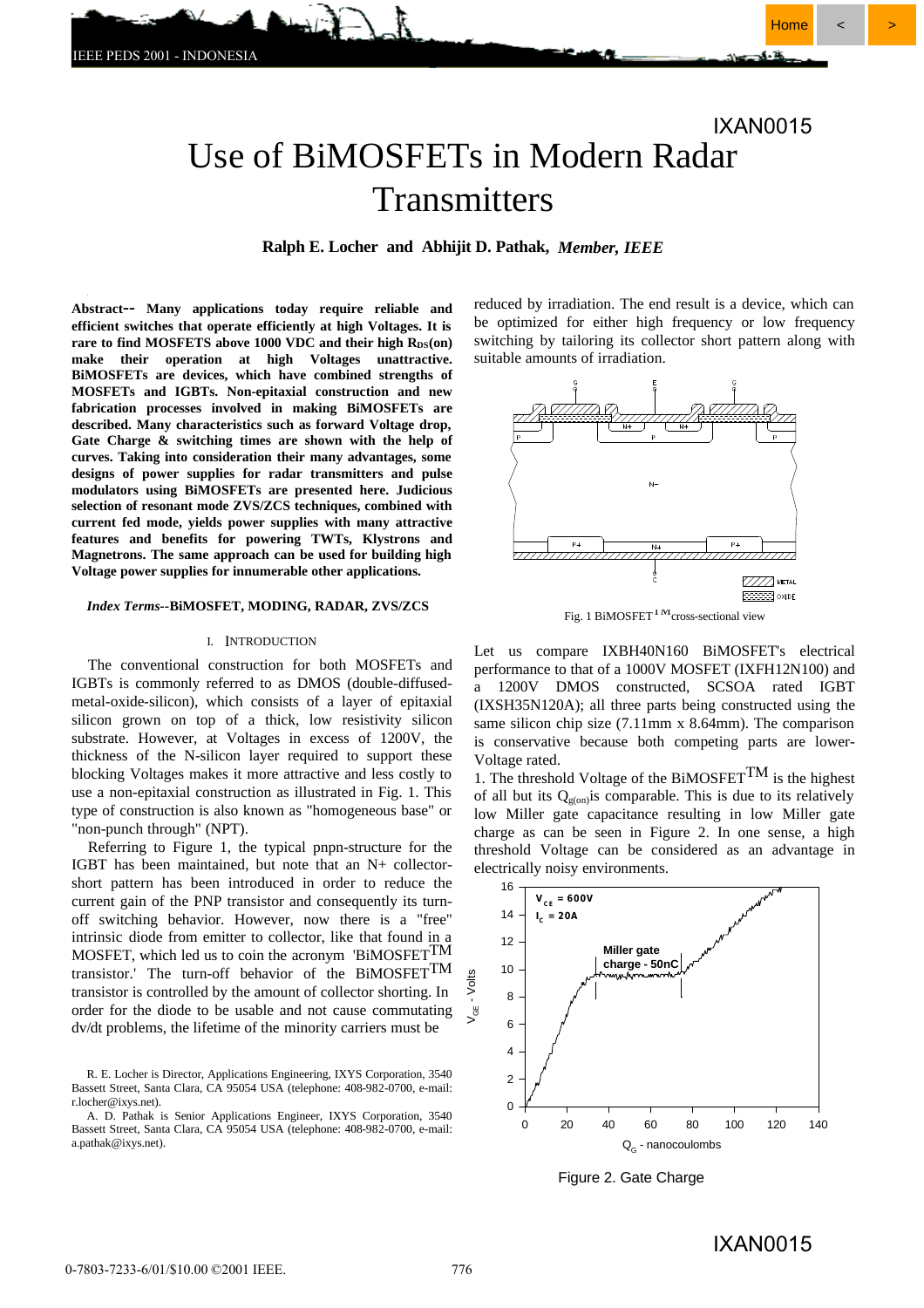#### **Table 1: Electrical Performance Table**

| <b>DC</b> Parameters                                                                            | <b>IXBH 40N160</b><br><b>BiMOSFET</b> | <b>IXSH 35N120A</b><br>IGBT | <b>IXFH 12N100</b><br><b>MOSFET</b> |
|-------------------------------------------------------------------------------------------------|---------------------------------------|-----------------------------|-------------------------------------|
| $\mathrm{BV}_{\mathrm{DSS}}$ @ 3mA                                                              | 1600V                                 | 1200V                       | 1000V                               |
| $V_{\text{GE(th)}}$ @ 4mA                                                                       | $5-9V$                                | $4-8V$                      | $2 - 4.5V$                          |
| $V_{CE(sat)}$ @ I (125°C)                                                                       | 7V @ 25A                              | 4V @ 35A                    | 13.9V @ 6A                          |
| $\underline{\mathbf{g}}_{\text{FS}}\,\textcolor{red}{\varnothing}\,\textcolor{red}{\mathrm{I}}$ | 20 <sub>S</sub>                       | 26S                         | 10S                                 |
| $C_{ISS}$ (25V)                                                                                 | 3275pF                                | 3750pF                      | 4000pF                              |
| $C_{OES}$ (25V)                                                                                 | 210pF                                 | 235pF                       | 310pF                               |
| $C_{RES}$ (25V)                                                                                 | 28pF                                  | 60pF                        | 70pF                                |
| $Q_{g(0n)}$                                                                                     | 121nC                                 | 150nC                       | 122nC                               |
| $I_{\text{c(on)}}$                                                                              | 110A                                  | 170A                        | 48A                                 |

**Switching (T<sub>J</sub> = 125°C)** 

| $(R_{\sigma} = 5\Omega)$<br>$d$ (on)         | 50 <sub>ns</sub>   | 80 <sub>ns</sub>   | 21ns               |
|----------------------------------------------|--------------------|--------------------|--------------------|
| ٠'n                                          | 195ns              | 150ns              | 33ns               |
| $t_{\rm fi}$ (R <sub>o</sub> = 22 $\Omega$ ) | 240ns              | 1100ns             | 32ns               |
| $E_{\text{off}}$ /A (960V)                   | $0.12 \text{mJ/A}$ | $0.26 \text{mJ/A}$ | $0.04 \text{mJ/A}$ |

2. Its transconductance and peak on-state current are lower than the IGBT, making the latter the preferred switch for low frequency applications. In order to survive short circuit testing at higher Voltages, low transconductance is required so that the BiMOSFET<sup>TM</sup> can be used in applications where survivability to this type of fault is a must.

3.  $V_{CE(sat)}$  of BiMOSFET at 125 °C is higher than the IGBT but its on-state Voltage drop at 20A is only 15% of an 1000V MOSFET of equal silicon area. In actuality, the  $V_{DS}$  of a 1500V rated MOSFET would go up by another factor of 2.4.

4. Fig. 3 plots the temperature dependence of  $BV_{CES}$ ,  $V_{GE(th)}$ and  $V_{CE(sat)}$  normalized to their corresponding values @25 <sup>o</sup>C. The forward Voltage drop of the intrinsic diode  $V_F$  also has a positive temperature co-efficient. Behavior of  $BV_{CES}$  and  $V_{\text{GE(th)}}$  with temperature is the same as an IGBT. However, note that since both  $V_{CE(sat)}$  and  $V_F$  have a positive temperature coefficient, these devices will be much easier to parallel than IGBTs, which require very close matching to ensure equal current sharing when used in parallel.



Fig. 3 Temperature Dependence of  $BV_{CES}$ ,  $V_{GE(th)}$  and  $V_{CE(sat)}$ 

**IXBH40N160 - Turn-off I/V Waveforms**



Fig. 4 illustrates IXBH40N160 turning off a 20 A inductive load into a 1000 V clamp at the elevated temperature of 125<sup>°</sup>C. There is relatively little tail current so that  $E_{\text{off}}$  is 2.4mJ, which is 50% less than a comparable IGBT. Fig. 5 gives a comparison between an equally rated 1200 V IGBT and a 1000 V MOSFET at Tj=125  $^0$ C. It is interesting to note that in the range of  $Fsw = 5KHz$  to 75 KHz, BiMOSFET performs creditably.

**IXBH40N160: Switching Frequency Comparison**



Fig. 5 Comparison of the current carrying capability of the BiMOSFET to that of 1200 V IGBT and 1000 V MOSFET

Making use of outstanding specifications of BiMOSFETs, efficient high Voltage, high current power supplies can be built with excellent regulation and low ripple, which are ideally suited for radar transmitters. Even pulse modulators for radars can meet stringent design goals, using BiMOSFETs. In what follows, both above subjects are dealt with.

## II RADAR TRANSMITTERS

The acronym RADAR stands for RAdio Detection And Ranging. It is a system, which transmits electromagnetic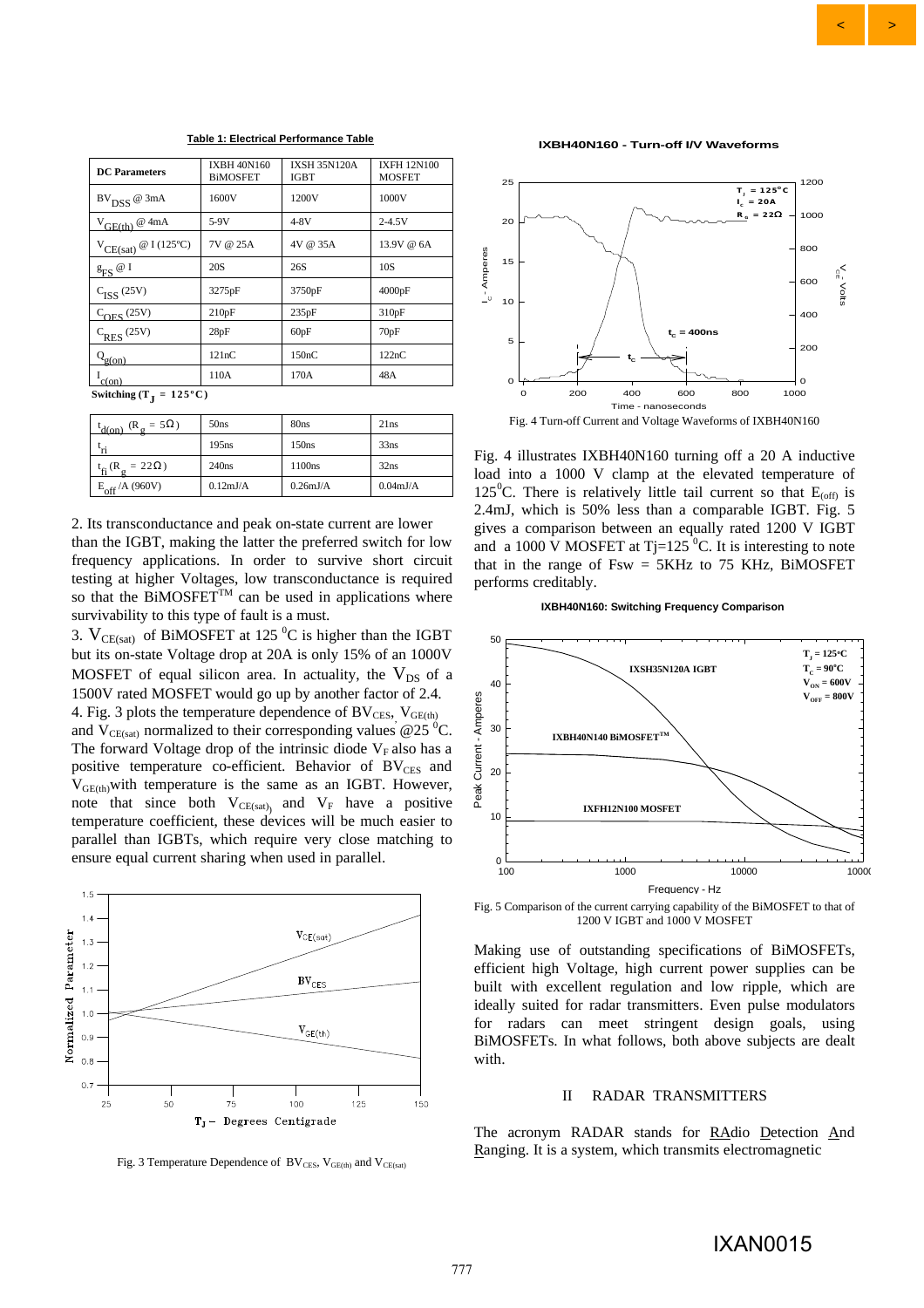waves in a specified direction and receives the same waves reflected by various targets (moving or stationary) and, by processing the received signals & their time of arrival,

determines some of the characteristics of targets; such as height, shape, velocity and direction. By transmission of regularly spaced short pulses (instead of continuous waves), three benefits accrue simultaneously:

- 1. The transmitted power could be increased, while keeping the average power quite low.
- 2. The radial distances of the targets (and its velocity and direction) could be computed easily, by measuring the time difference between transmission and reception of the same pulses.
- 3. Same antenna can be used for transmission as well as reception.

The term pulse radar was given to such systems. Fig. (6) shows block diagram of pulse-modulated Doppler radar system. Here target detection is based on sending the Doppler frequency generated by target movement. Straight pulse modulation will detect & indicate both fixed and moving targets. Other type is called "self coherent pulse radar". Both of these belong to the most popular form: M.T.I. (Moving Target Indicator) radar systems.

Notice the presence of "pulse modulator" and "transmitter", which uses microwave Power tubes, such as TWT (Travelling Wave Tubes), Klystrons or Magnetrons, all of which need stable & ripple free high Voltage, high current power supplies. For a pulse modulator and EHT power supply, BiMOSFETs can be advantageously used.

In the proliferation of radars for various applications

throughout the world, different power levels and different frequency bands are employed for achieving optimum results for a given application. They are listed below:

- 1. Application : Long Range Detection (approx. 10000Km)
	- a. Transmitted power (Mean) : 2MW
	- b. Transmitted power (Peak) : 50MW
	- c. Median Frequency : VHF Band
	- d. Pulse Duration : 2 ms
	- e. Pulse Repetition Frequency : 20 HZ
	- f. Duty Cycle : 0.04
- 2. Application : Medium Range Detection (approx. 3000Km)
	- a. Transmitted power (Mean) : 1MW
	- b. Transmitted power (Peak) : 100 MW
	- c. Median Frequency : C band app. 5 GHz
	- d. Pulse Duration : 100 usec
	- e. Pulse Repetition Frequency : 100 Hz
	- f. Duty Cycle : 0.01
- 3. Application : 3D Air Surveillance radar (range: approx.  $400 \; \text{km}$ )
	- a. Transmitted Power (Mean) : 30KW
	- b. Transmitted Power (Peak) : 30MW
	- c. Median Frequency : 3 GHz
- d. Pulse Duration : 5 usec
- e. Pulse repetition frequency : 200 Hz

4. Application: Low Altitude Detection: (range: approx. 100 Km)



Fig. (6) Pulse modulated radar system

- a. Transmitted Power (Mean) : 100 W
- b. Transmitted Power (Peak) : 1.3 KW
- c. Median Frequency : 1 GHz
- d. Pulse Duration : 10 usecs
- e. Pulse Repetition Frequency : 1 KHz

Other forms of radars are: multimode radar for a Surface-to-Air weapon system, which works in X-band and multimode radars, working in X or K-band on-board combat aircrafts.

Underlying all these various forms of radars are two predominant requirements:

1.They all need High Voltage, High Current Power Supplies, with required regulation & low ripple, with overload and short circuit protection.

2.They all need Pulse Modulators

# III HIGH VOLTAGE, HIGH CURRENT POWER SUPPLIES

In what follows, new designs are described, which yield highly efficient, fool-proof, light-weight equipment, using modern power semiconductors, magnetic components, and employing resonant modes, with (ZVS) Zero-Voltage-Switching techniques, with added feature of current source.

The advantages of using ZVS techniques are:

- 1. ZVS ensures zero power- "lossfree"- Switching.
- 2. No high peak currents are encountered.
- 3. Eminently suitable for high DC bus Voltage inputs, giving efficient performance.
- 4. Reduced gate drive requirement (as there is no "Miller" effect).
- 5. Short circuit tolerance is built in.

In our proposed unique converter, ZVS techniques are combined with current mode control, giving additional advantages. Fig. (7) shows an approach of current fed, ZVS resonant mode inverter switching at fixed frequency, giving pure sine wave at the primary of the H.V./H.F. Transformer. The full bridge arrangement lands itself for high power output. The BiMOSFETs are connected in parallel, as it is quiet easy to share the currents equally amongst them, because of the positive temp co-efficient of  $V_{CE(sat)}$  and  $V_F$  of BiMOSFETs as well as the Anti-Parallel diode. The sine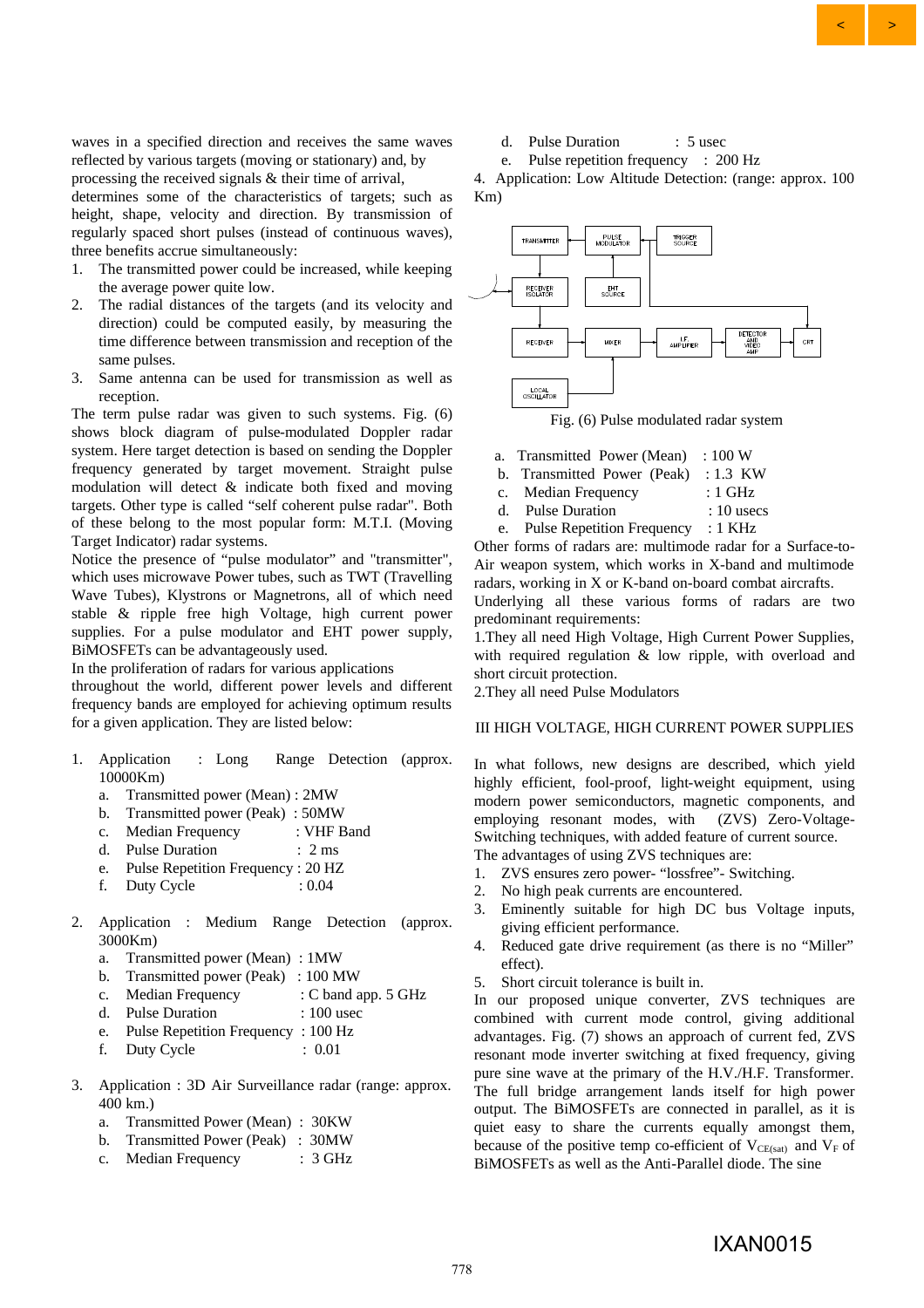wave output of the inverter at fixed frequency enables one to design an optimum H.F./H.V. transformer. It is also possible to have a full bridge inverter configuration, which is fed from a full SCR bridge controlled rectifier, followed by a L-C filter and again an inductor, which gives a constant current source. The current sensing Hall effect sensors, in all these configurations enable not only monitoring but also control of the current fed operations. Due to the pure sine wave at fixed frequency of these inverters, the EMI/RFI is minimum and stresses on the active and passive components is minimum. Mathematical analysis becomes simpler and predictable.

The advantage of this approach is to make the power stage operate as a Voltage controlled current source. The resultant benefits of this approach for powering microwave tubes are explained below:

- 1. A high frequency current source for anode supply has very low amount of stored energy and provides automatic current limiting, even with a shorted load. Thus power to microwave tubes can be shut down in microseconds after detection of a fault by stopping the drive signals from reaching the gates of the BiMOSFETS.
- 2. Although the microwave tubes are capable of delivering kilowatts of microwave power to the antenna, they themselves can't absorb even a tiny percentage of this. Hence the need to have a specially designed power supply having low level of stored energy, which can't damage the microwave tubes even under fault conditions.
- 3. In conventional designs, power is controlled by adjustment of magnet current, which results in response times measured in seconds, compared with milliseconds in the current source designs.

4. By using this unique approach, even during microwave tube's arcing or moding the output Voltage can't increase and the current can be brought down to acceptable levels without need to activate other trip mechanisms, like MCBs.

 $\left\langle \quad \right| \quad >$ 

- 5. For properly controlling the filament supply, an additional DC to DC converter is introduced with control features that enable correct tracking of the filament current relative to anode current. If this is not done, any crudely controlled filament Voltage source could cause damage due to moding or excessive temperature, to the microwave tubes or could cause incorrect filament emission. Please note also that even the filament power is supplied by the same power supply unit through an added DC to DC converter, which can be controlled to give flexibility in adjusting the filament current. When filament current is optimum, the RF output of the microwave power tube is cleanest with minimum side bands in the RF spectrum.
- 6. One more operational convenience offered by this approach of current source power supply is that it allows the user to explore different operating characteristics of magnetrons. By this we mean that the anode Voltage, anode current and the magnet current can be independently adjusted to achieve desired operating point. The current source design can also enable use of permanent magnet instead of electromagnet. This can eliminate magnet power supply and thus, reduce weight and bulk.

 While on this subject, let us also examine the prudent choice of several secondaries in a high Voltage transformer, connected to high Voltage rectifiers as is true in Fig. (7). A



Fig (7) Circuit Schematic of Efficient High Voltage, Power Supply<br>for the Microwave Tubes of High Power Radar Transmitter.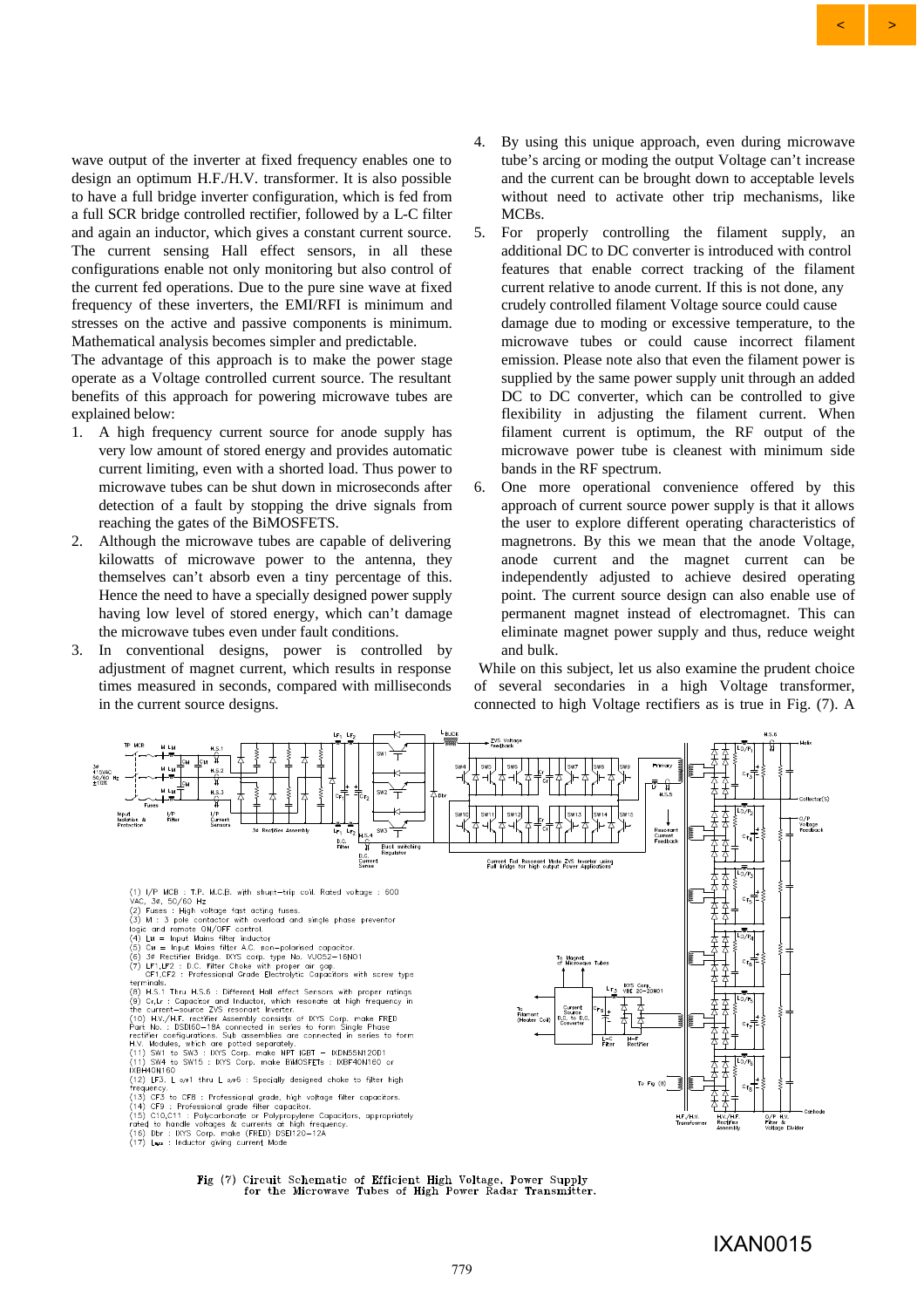single secondary for a high Voltage output can cause problems as described later in this report. Also it is difficult to find FRED diode with required speed and PIV rating. In our approach we have put two FRED Type No: DSDI60-18A in

series and made up a full wave rectifier on each secondary. These rectifiers are then connected in series to make up the required high Voltage. Precaution should be taken to see that no FRED is put to a Voltage stress of more than 75% of its rated Voltage of 1800 V. The snubber network helps relieve the FRED from unwanted dv/dt stresses and Voltage spikes. The inductor that is connected in series with the output of each rectifier module helps not only to eliminate ripple, but also to decrease di/dt stress on the FREDs. Needless to say, this inductor is designed to filter 50KHz rectified output. It also helps store just the required energy in conjunction with the filter H.V. capacitors to help deliver the pulse energy required by the microwave tube.

Notice also that the Voltage divider consists of several resistors connected in series. When high Voltage is applied to a single high value resistor, it no longer behaves linearly. Also carbon film resistors are not recommended at high Voltages. It is a good practice to use several wirewound resistors of proper wattage rating in series to make a desirable Voltage divider. Also it is a good practice to use capacitor across each resistor so that Voltage division is maintained even under dynamic conditions.

#### IV PULSE MODULATOR

Fig. (8) depicts circuit diagram of radar pulse modulator, showing one more use of BiMOSFET as a fast switch. The

rise time of the grid pulse is limited only by the switch on time of Q1 (which is a BiMOSFET with excellent switching characteristics) and the ferrite core pulse transformer (which has to be designed, keeping leakage inductance and parasitic capacitance to the minimum).

 $\left\langle \quad \right| \quad >$ 

Diodes D1 through  $D_8$  form two full wave rectifiers, giving +ve and -ve rectified Voltages, with respect to center tap ground. The presence of linear shunt regulators has to be justified. TWTs have considerable grid electrode phase sensitivity (nearly 4.5 degrees/volt). The ripple generated by poorly regulated DC Bus Voltages in a pulse modulator circuit could cause phase shifts that disturb radar operating in MTI mode. Pulse to pulse Voltage stability has to be maintained and to do so shunt regulators are made a part of pulse modulator circuit.

Pulse generator generates pulses with very fast rise & fall times and its width is as per the design, say, variable from 200 nsecs to 10 microseconds. The PRF (Pulse Repetition Frequency) could be between 5KHz to 20KHZ. The rise and fall times of the final pulse to the TWT grid could be about 100 nsecs.

The BiMOSFET Driver circuit provides necessary boost, before feeding the pulse into a tightly designed ferrite core pulse transformer.

Secondary of this pulse transformer applies this pulse to the gate of BiMOSFETS Q1 through gate resistance R4, whose value will determine the desired rise time. R7 could be about 10K. Precisely at the end of the grid pulse, the tertiary winding of the pulse transformer turns on Q2, a pnp bipolar high Voltage fast transistor, which charges parasitic



Q1 : IXYS Corp. make IXBH 9N140 BiMOSFET<br>D1...D13 : IXYS Corp. make DSEI 12-10A<br>Q2 : High Voltage Bipolar transistor<br>C1...C6 : High Voltage Professional Grade Ele<br>Capacitors with low E.S.R. & E.S.L.<br>Z1,Z2 : 18V,1Watt Zener Grade Flectrolytic Z1,Z2 : 18V,1Watt Zener<br>S.G. : Spark gap (for protection)

Fig. 8 Pulse Modulator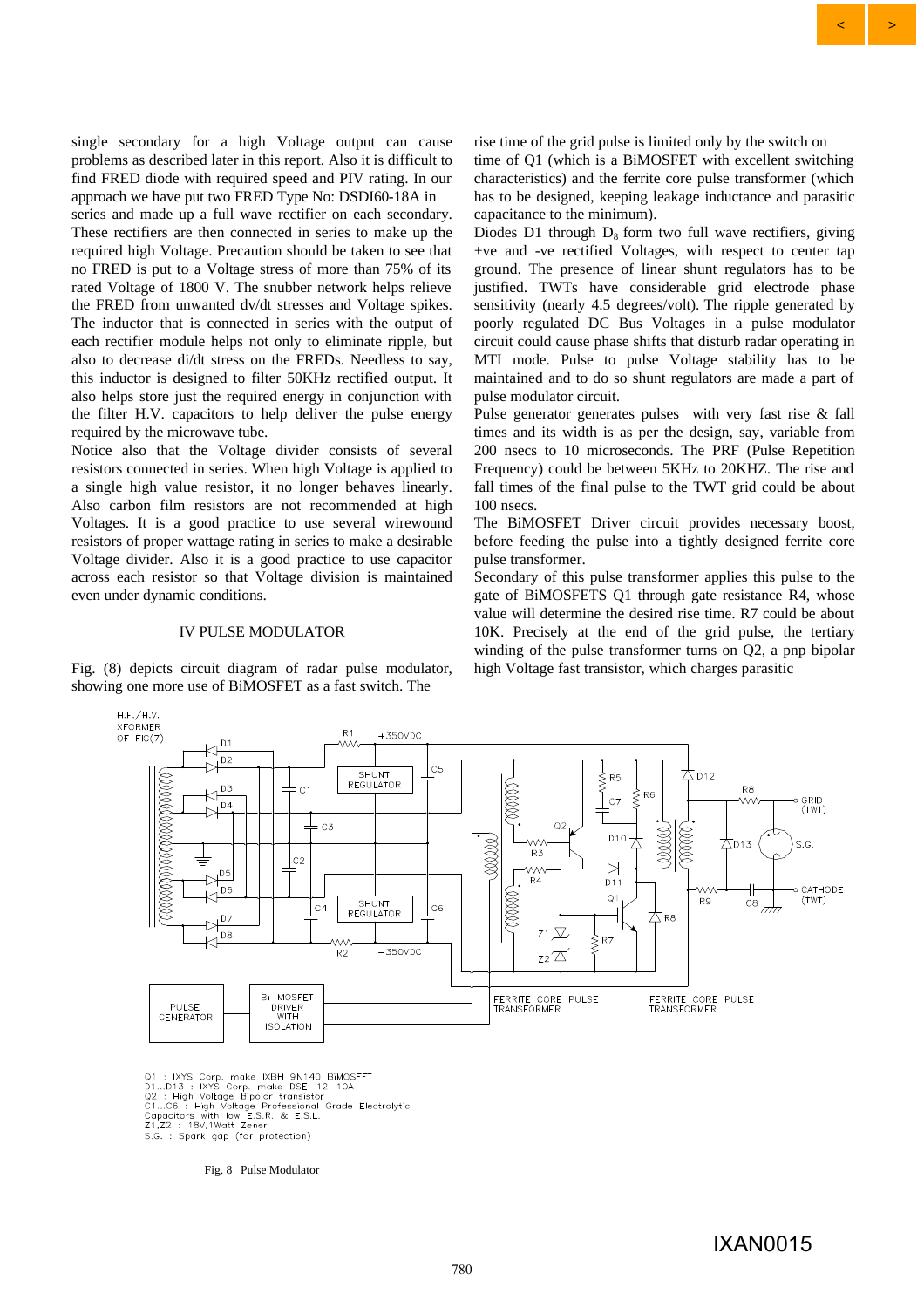$\left\langle \quad \right| \quad >$ 

capacitance of other pulse transformer. After this, leakage inductance of the other pulse transformer gets discharged through diode D10, R6 and R5  $&$  C7. It is the second pulse transformer which feeds pulse into the Grid. Presence of Q2 helps maintain fall time of the grid pulse comparable to the rise time.

BiMOSFET IXBH9N140 has rise time of 60 nsecs and fall time of 40 nsecs for inductive load  $\omega$  T<sub>1</sub> = 125  $^{\circ}$ C, L=100 uH,  $V_{GF}=15V$ ,  $RG=10$  ohms. This excellent switching performance helps obtain necessary rise time of the final pulse arriving at the Grid of the TWT. The network of R9, C8 and D13 enables grid pulse back-swing to be completely eliminated.



Fig (9) S 0 A and switching Loci for Switch-Mode and ZVS/ZCS Modes

# V PRECAUTIONS IN HANDLING HIGH VOLTAGES

Successful High Voltage engineering requires proper blend of several technologies. In high Voltage designs, our goals should be:

- 1. Corona minimization
- 2. Corona immunity
- 3. Design for arc-proofness

To achieve foolproof design, several steps have to be taken. Recommended guidelines are given below:

- 1. Use screened low corona components and materials
- 2. Avoid sharp corners & edges for all components and for all interconnections.
- 3. Keep 50% margin in Voltage/mil rating for properly processed oil as insulating medium. 400 volts/mil is equivalent to 160KV/ cm
- 4. For AC, use only 30% of DC rating; e.g. Keep limit of 300 volts AC P to P on 1000 volts DC rated parts.
- 5. Avoid voids in solid encapsulated components and assemblies. This is an often-overlooked design pitfall and can destroy a part or subassembly due to corona.
- 6. Use Voltage multipliers using properly rated high Voltage fast diodes and capacitors, wherever possible.
- 7. In case of step-up high Voltage transformer, use several lower Voltage windings with series arrangements after rectification.
- 8. Use specified processed oil or vacuum as dielectric medium.
- 9. Make geometry, layout and entire design with proper spacing such that it is arc proof.
- 10. Ensure burn-in of parts & sub-assemblies at expected high Voltages, before final assembly.
- 11. Highly successful designs use components that are designed and tested for high Voltage use.
- 12. Careful geometrical control such as geometrical rings can result in highly reliable operation.
- 13. Proper spacing, as per above described norms, and proper surface finish increase reliability
- 14. Improper encapsulation or impregnation, thus allowing voids, can cause corona leading to failures
- 15. Full knowledge of behavior of dielectric materials is necessary. Unfortunately literature is scanty and not enough evidence is reported on use of solid, gas or vacuum dielectric in other than low power use. Access to classified materials could help.

## VI CONCLUSION

BiMOSFETs have excellent switching specifications. Especially in most demanding high Voltage inductive switching tasks, they perform creditably and hence land themselves favorably for designing efficient high Voltage, high current power supplies for modern radar transmitters. They are also an excellent choice for radar pulse modulator, wherein their super fast switching specifications make them an ideal choice, especially in high Voltage environment.

Topology of H.V./H.F. power supply is described, with particular emphasis on Zero Voltage Switching, resonant mode, resulting in lowest losses in switches. Fig. (9) shows a graph of comparison between (switching losses in) switch mode and resonant mode for a semiconductor switch, showing quantitatively the savings in switching losses.

Advantages of current-fed method coupled with ZVS resonant mode are described with particular reference to microwave tubes. It is easy to appreciate the overall reductions in size & weight. Other benefits are negligible RFI/EMI. The energy stored in such inverters operating at high frequency, of the order of 50KHz, in resonant mode is so small that even in the event of a fault, such as arcing or moding in a microwave tube, no damage occurs and corrective steps can be taken.

One can even employ a microcontroller, with control and monitoring algorithms suited to a particular application.